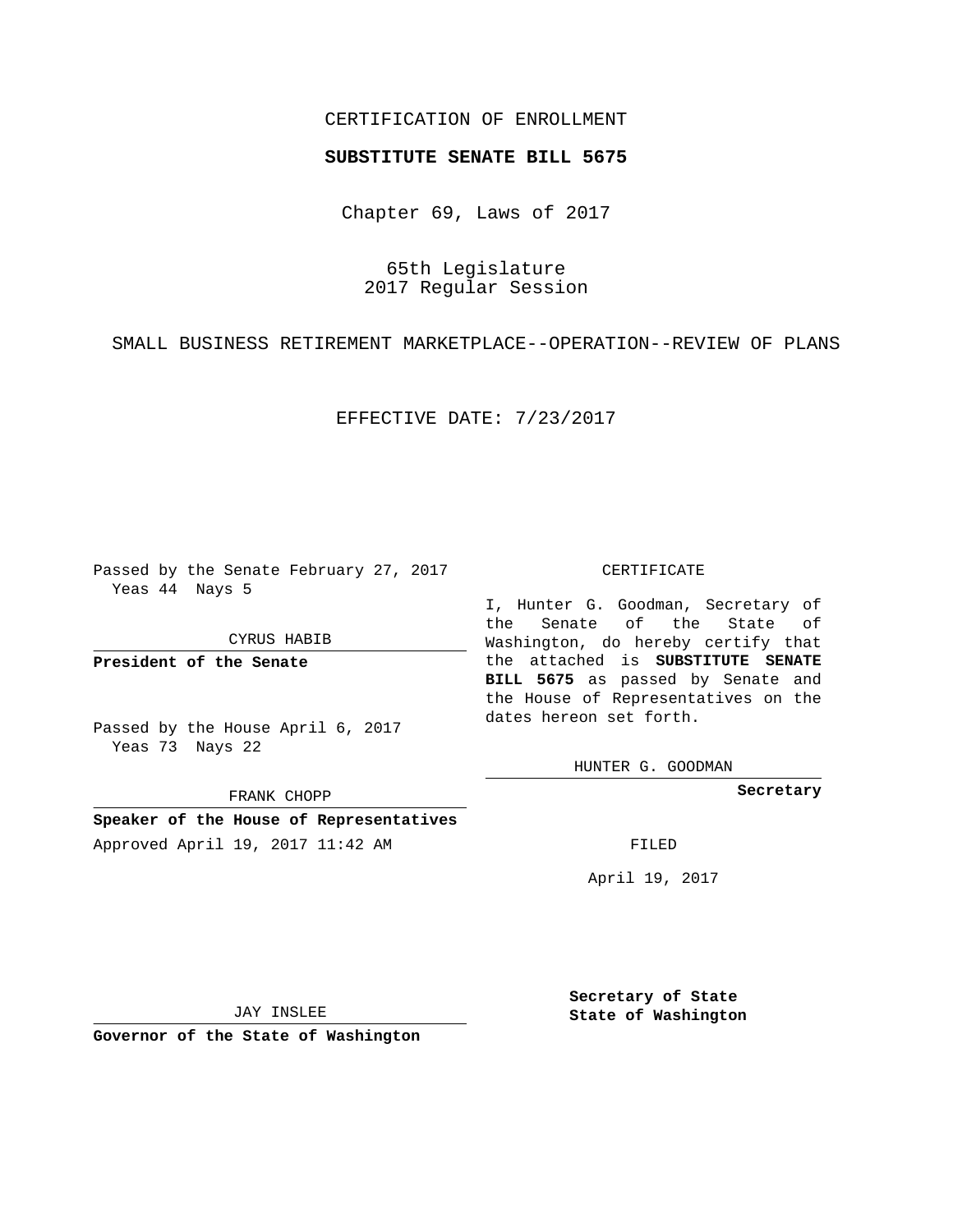## **SUBSTITUTE SENATE BILL 5675**

Passed Legislature - 2017 Regular Session

**State of Washington 65th Legislature 2017 Regular Session**

**By** Senate Financial Institutions & Insurance (originally sponsored by Senators Mullet and Angel)

READ FIRST TIME 02/16/17.

1 AN ACT Relating to the minimum operating requirements and the 2 review of plans necessary to be included in the small business 3 retirement marketplace; and amending RCW 43.330.735 and 43.330.750.

4 BE IT ENACTED BY THE LEGISLATURE OF THE STATE OF WASHINGTON:

5 **Sec. 1.** RCW 43.330.735 and 2015 c 296 s 3 are each amended to read as follows:6

7 (1) The Washington small business retirement marketplace is 8 created.

9 (2) Prior to connecting any eligible employer with an approved 10 plan in the marketplace, the director shall design a plan for the 11 operation of the marketplace.

 (3) The director shall consult with the Washington state department of retirement systems, the Washington state investment board, and the department of financial institutions in designing and 15 managing the marketplace.

16 (4) The director shall approve for participation in the 17 marketplace all private sector financial services firms that meet the 18 requirements of RCW 43.330.732(7).

19 (5) A range of investment options must be provided to meet the 20 needs of investors with various levels of risk tolerance and various 21 ages. The director must approve a diverse array of private retirement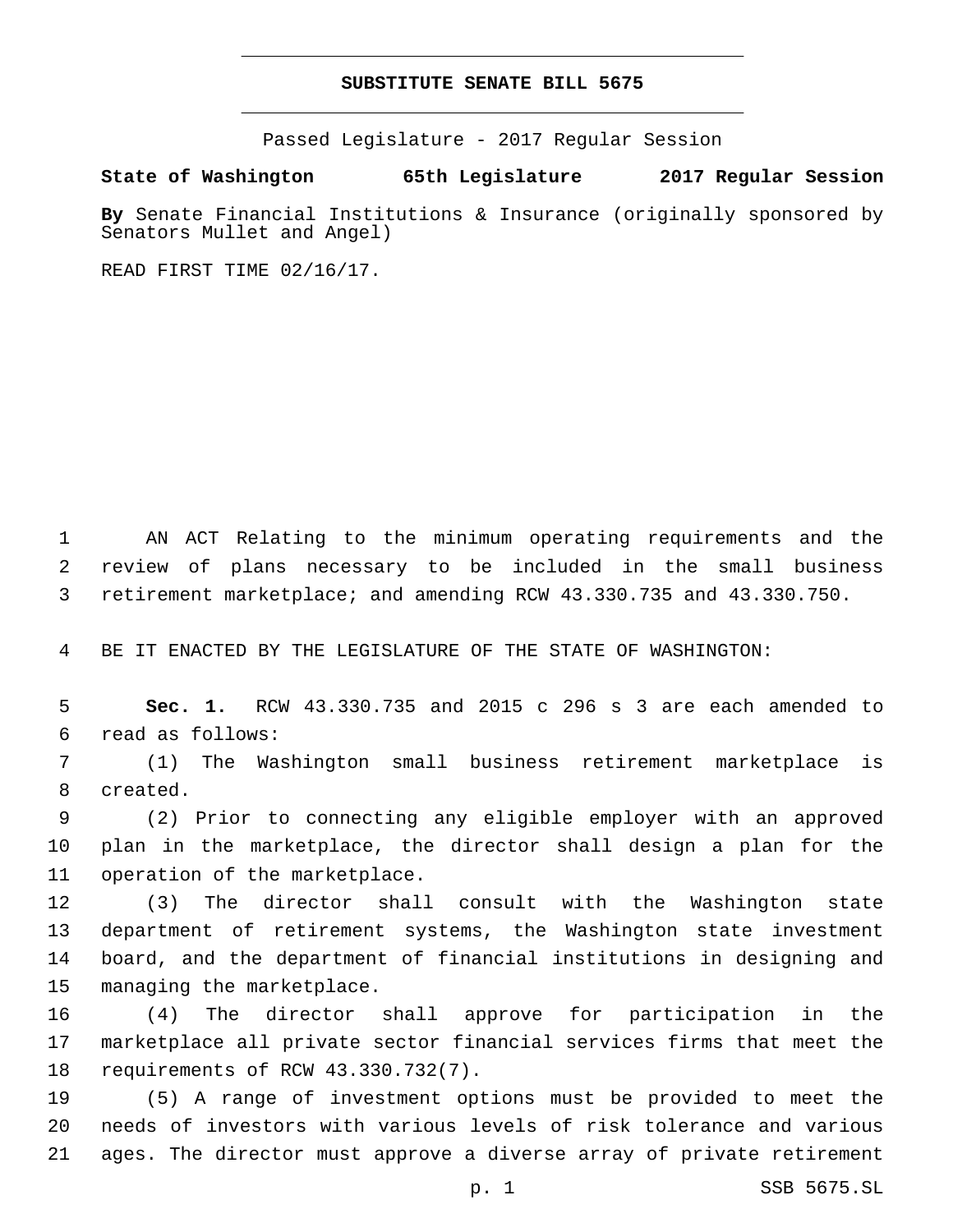plan options that are available to employers on a voluntary basis, 2 including but not limited to life insurance plans that are designed 3 for retirement purposes, and ((at least two types of)) plans for 4 eligible employer participation such as: (a) A SIMPLE IRA-type plan that provides for employer contributions to participating enrollee accounts; and (b) a payroll deduction individual retirement account type plan or workplace-based individual retirement accounts open to all workers in which the employer does not contribute to the 9 employees' account.

 (6)(a) Prior to approving a plan to be offered on the marketplace, the department must receive verification from the 12 department of financial institutions (( $and$ )) or the office of the 13 insurance commissioner:

14  $((+a))$   $(i)$  That the private sector financial services firm offering the plan meets the requirements of RCW 43.330.732(7); and

16  $((+b))$  (ii) That the plan meets the requirements of this section excluding subsection (9) of this section which is subject to federal 18 laws and regulations. ((The director may remove approved plans that 19 no longer meet the requirements of this chapter.))

 (b) If the plan includes either life insurance or annuity products, or both, the office of the insurance commissioner may request that the department of financial institutions conduct the 23 plan review as provided in (a)(ii) of this subsection prior to submitting its verification to the department.

 (c) The director may remove approved plans that no longer meet the requirements of this chapter.

 (7) The financial services firms participating in the marketplace must offer a minimum of two product options: (a) A target date or other similar fund, with asset allocations and maturities designed to coincide with the expected date of retirement and (b) a balanced 31 fund. The marketplace must offer myRA.

 (8) In order for the marketplace to operate, there must be at least two ((financial services firms offering)) approved plans on the marketplace; however, nothing in this subsection shall be construed to limit the number of private sector financial services firms with approved plans from participating in the marketplace.

 (9) Approved plans must meet federal law or regulation for internal revenue service approved retirement plans.

 (10) The approved plans must include the option for enrollees to roll pretax contributions into a different individual retirement